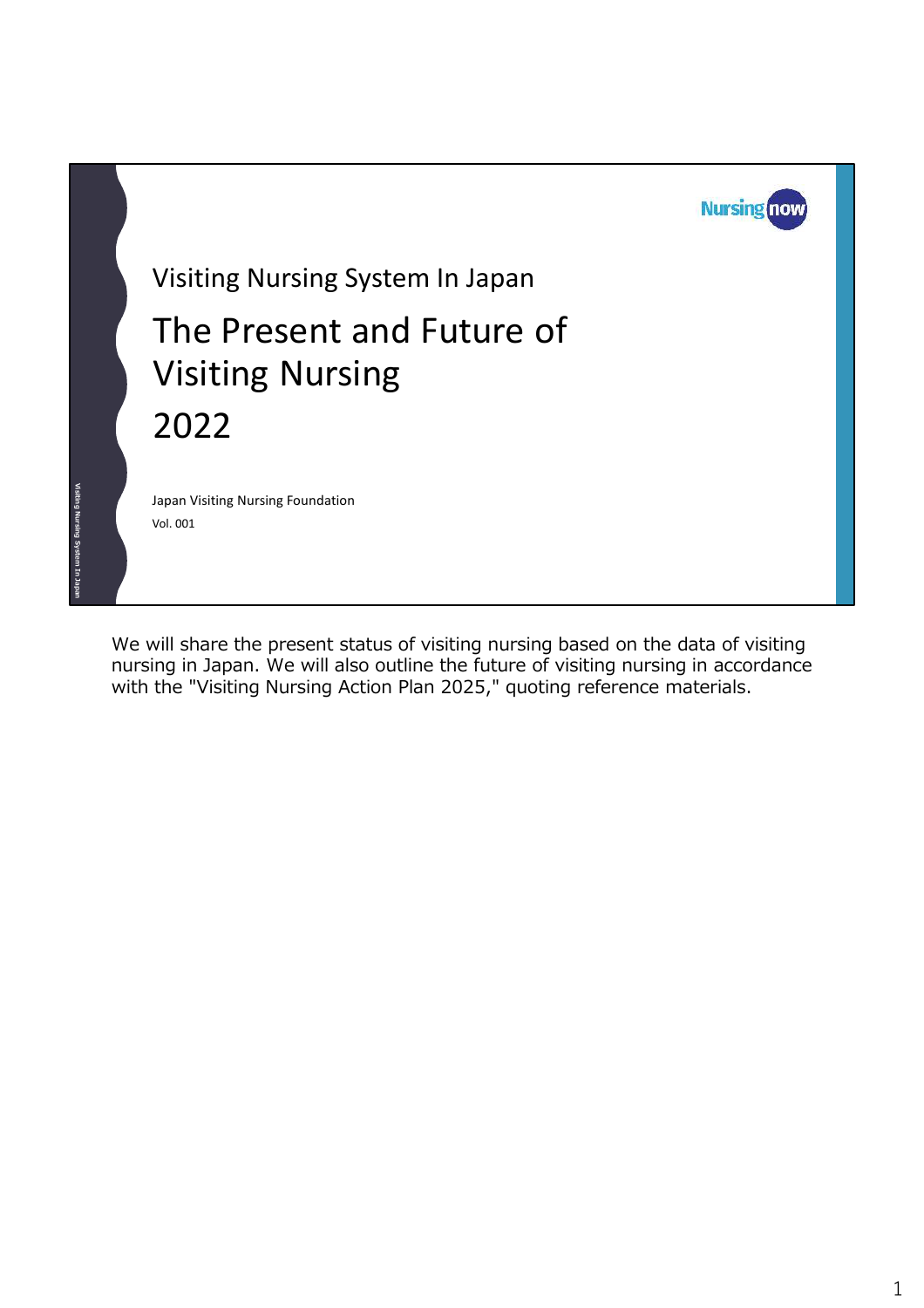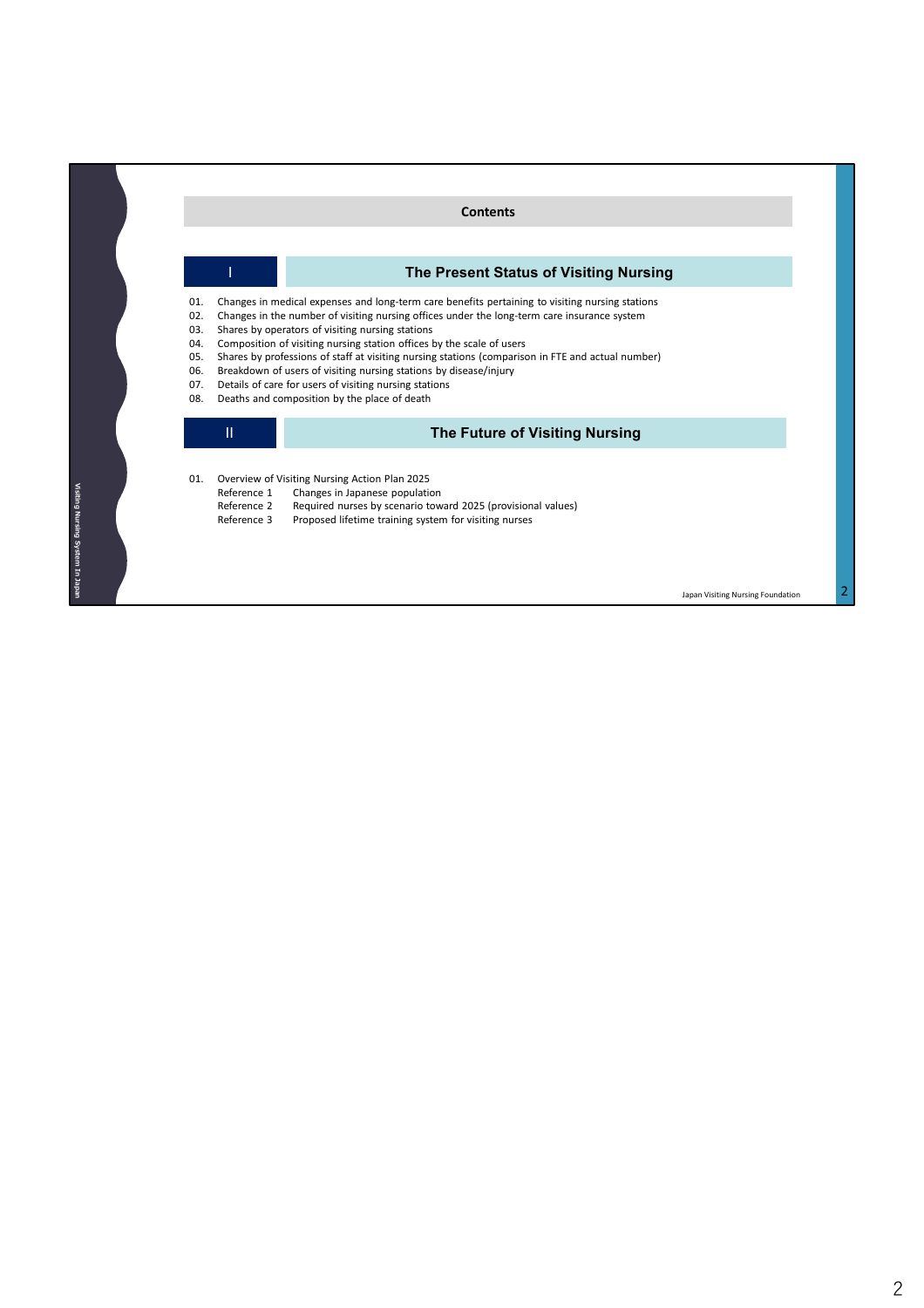

This graph indicates changes in medical expenses and long-term care benefits pertaining to visiting nursing stations. The total annual cost on visiting nursing is approx. 521.5 billion yen (medical expenses: 235.5 billion yen, long-term care benefits: 286.0 billion yen). Both medical expenses and long-term care benefits are increasing. The growth rate of medical expenses is larger than that of longterm care benefits.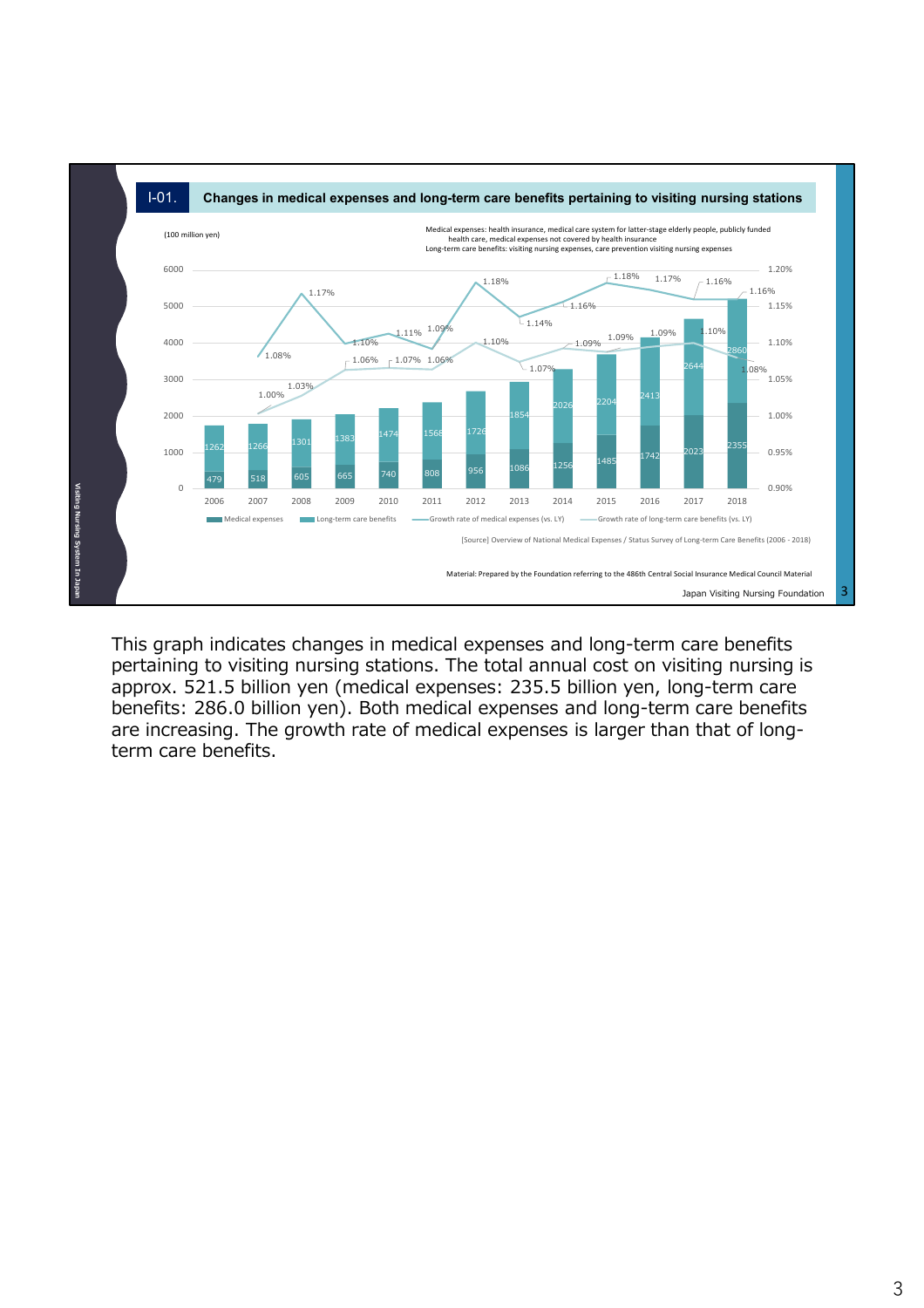

The institutions that provide visiting nursing service under the long-term care insurance system consist of visiting nursing stations, which are designated visiting nursing offices, and medical institutions (hospitals and clinics), which are deemed designated offices. There are 13,444 offices in total.

The number of visiting nursing stations has almost doubled over the ten years since 2010. On the other hand, medical institutions are slightly decreasing than visiting nursing stations.

More than 90% of visiting nursing services are provided by visiting nursing stations.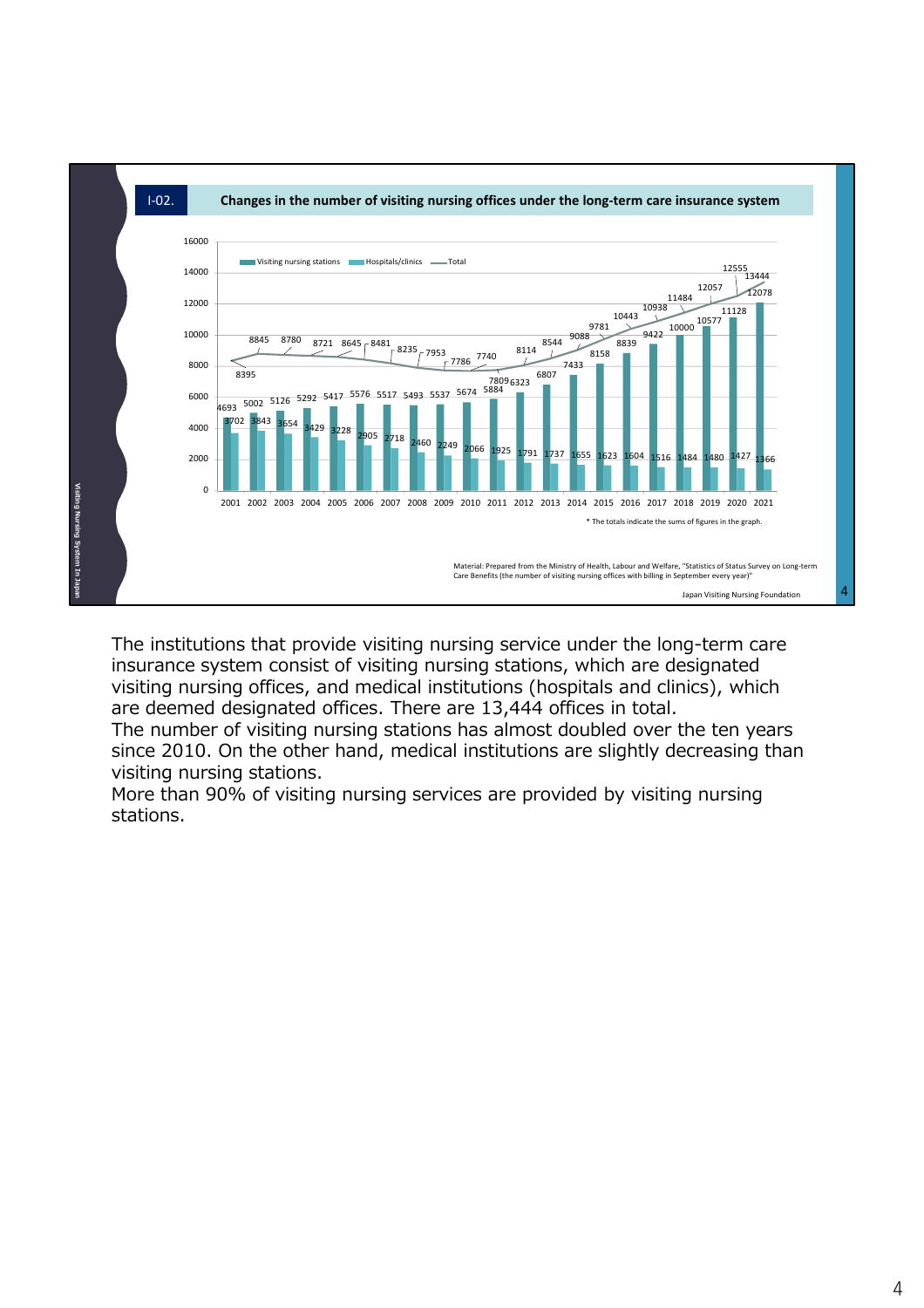

This indicates the shares by the operators of visiting nursing stations. Visiting nursing stations shall be operated by corporations. Commercial corporations (companies) account for the largest share at 56.0%, followed by medical corporations at 23.8%, and incorporated associations/foundations at 7.2%. The establishment of commercial corporations became possible in 1999, one year before the start of long-term care insurance system in 2000, but they account for more than half of all operators. There has been an increase in commercial corporations established by nurses or public health nurses.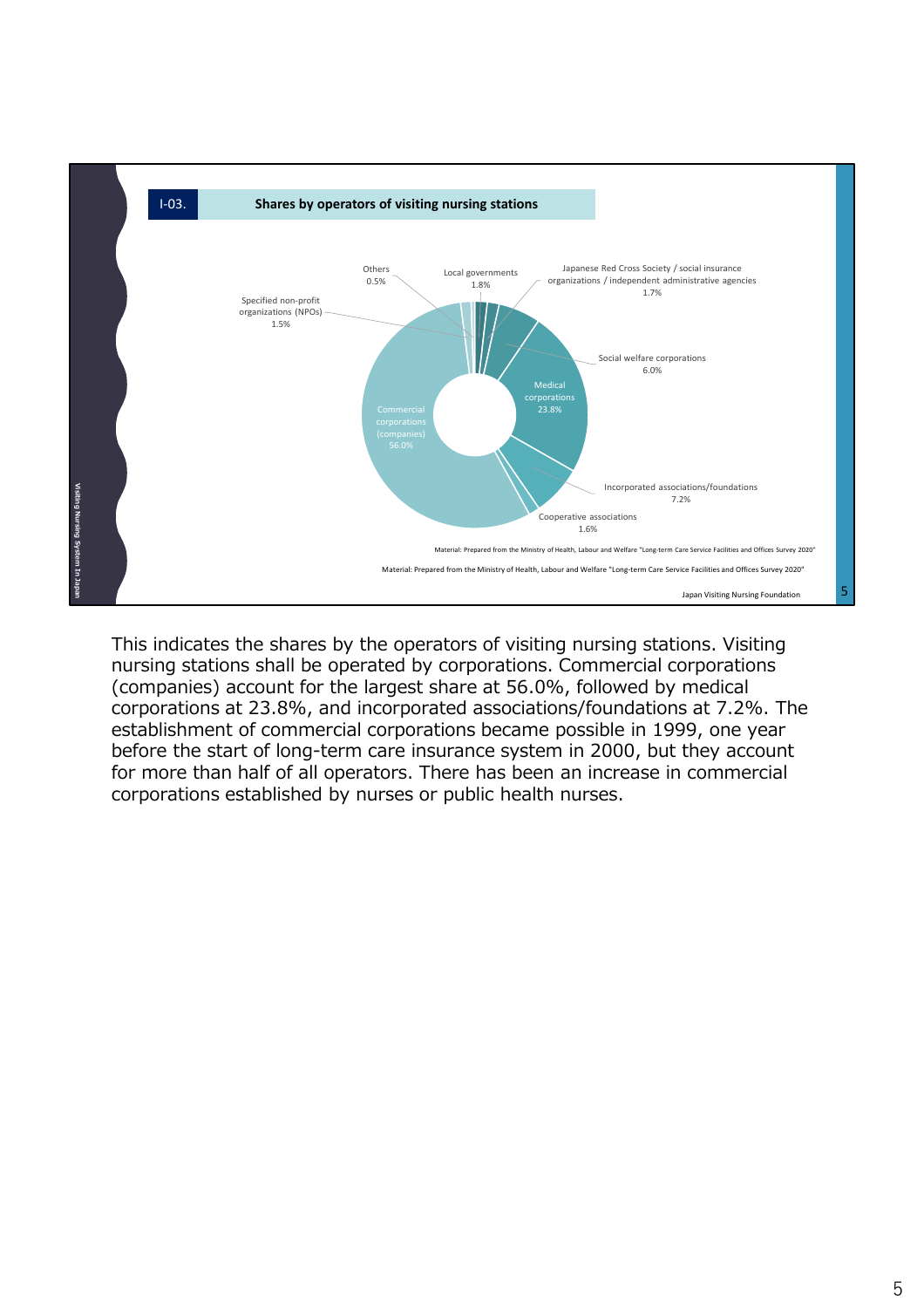

By the scale of visiting nursing stations based on the number of users, stations with fewer than 39 users account for 34.8%, indicating that many offices are small.

On the other hand, visiting nursing stations with more than 100 users take up 20.0%.

For visiting nursing stations to become stable workplaces with good work-life balance, it is considered desirable that the station has 10 or more staff members and 100 or more users.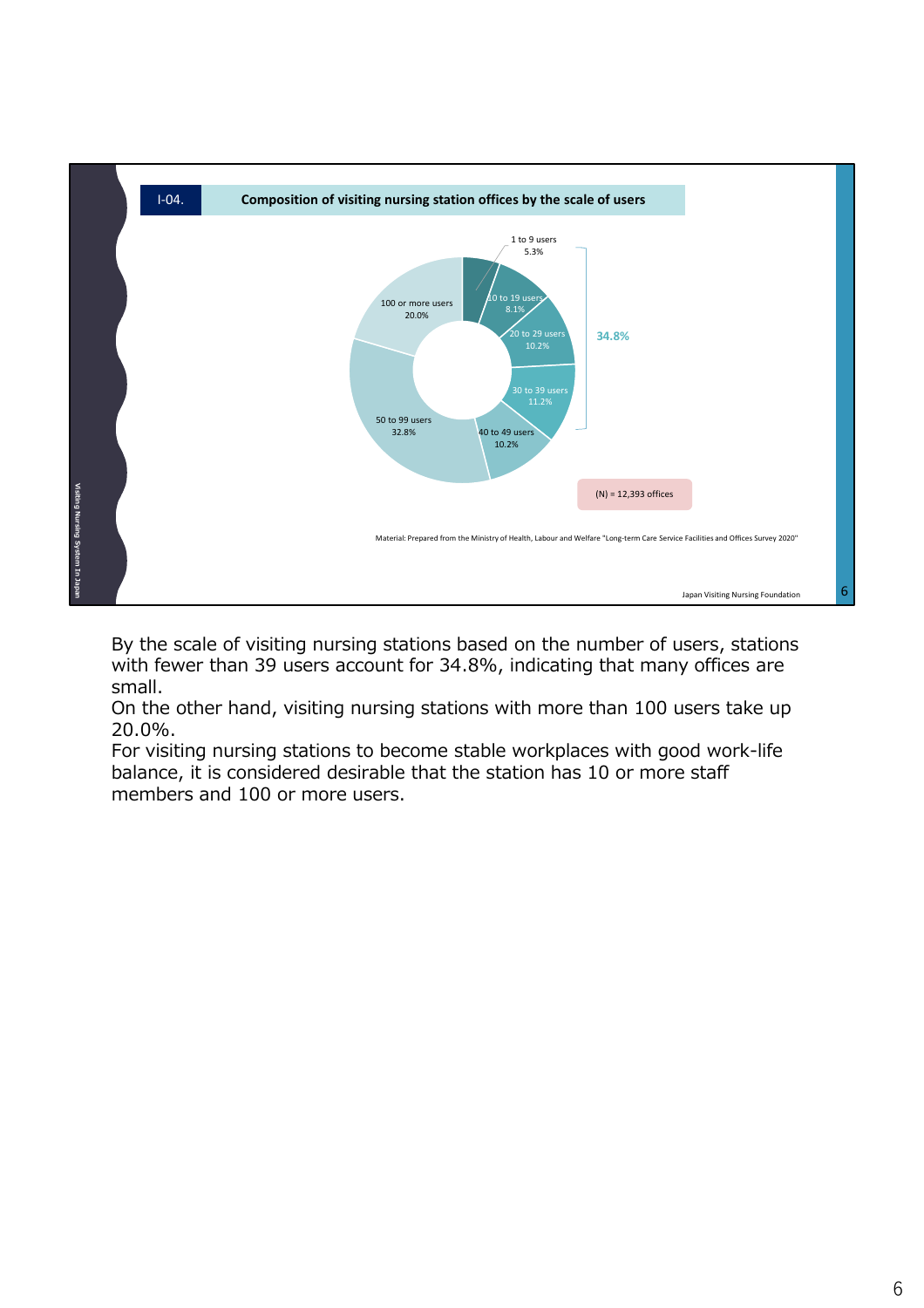

This indicates the shares of visiting nursing carers by profession at visiting nursing stations (comparison in FTE [full-time equivalent] and actual number). In FTE, nurses (including public health nurses and midwives) take up 62.6%, and associate nurses account for 5.5%.

Among not-nurses, the share of physical therapists 14.7%, occupational therapists at 6.5%, and speech-language-hearing therapists at 1.5%. The share of physical therapists is the second larger after nurses.

In actual number, the share of nurses (including public health nurses and midwives) stood at 61.0%, associate nurses at 6.0%, physical therapists at 15.8%, occupational therapists at 6.8%, and speech-language-hearing therapists at 2.0%. The share of physical therapists is also the second larger after nurses in actual number.

\* FTE: If weekly work hours at a visiting nursing stations is 40, a nurse who works for 40 hours is calculated as FTE 1. A nurse who works for 20 hours is calculated as FTE 0.5.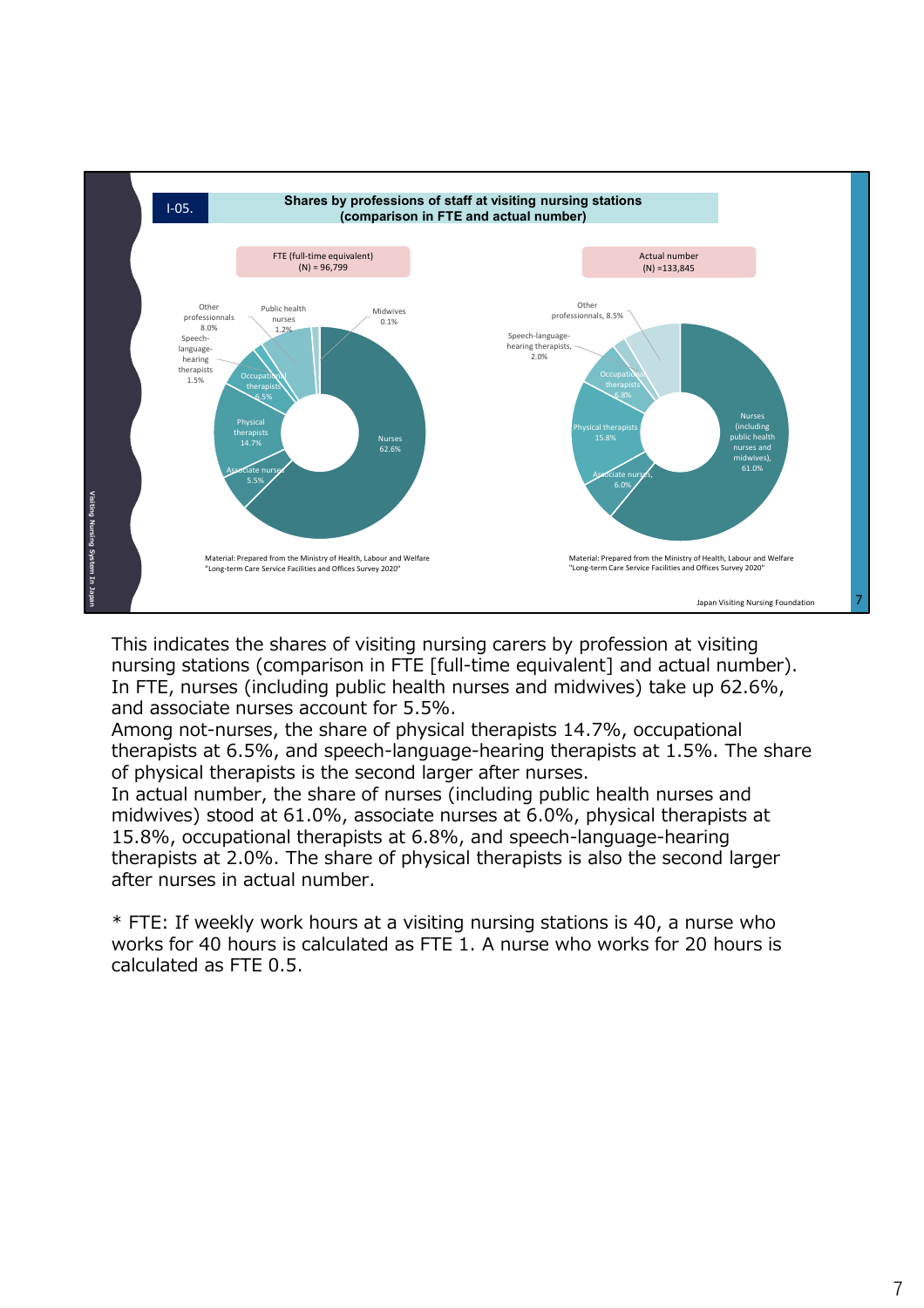

By injury/disease of users of visiting nursing stations, cerebrovascular diseases took up the largest share at 12.9%, followed by dementia (including Alzheimer's disease) at 8.9%, malignant neoplasm at 8.5%, and musculoskeletal diseases at 8.4%.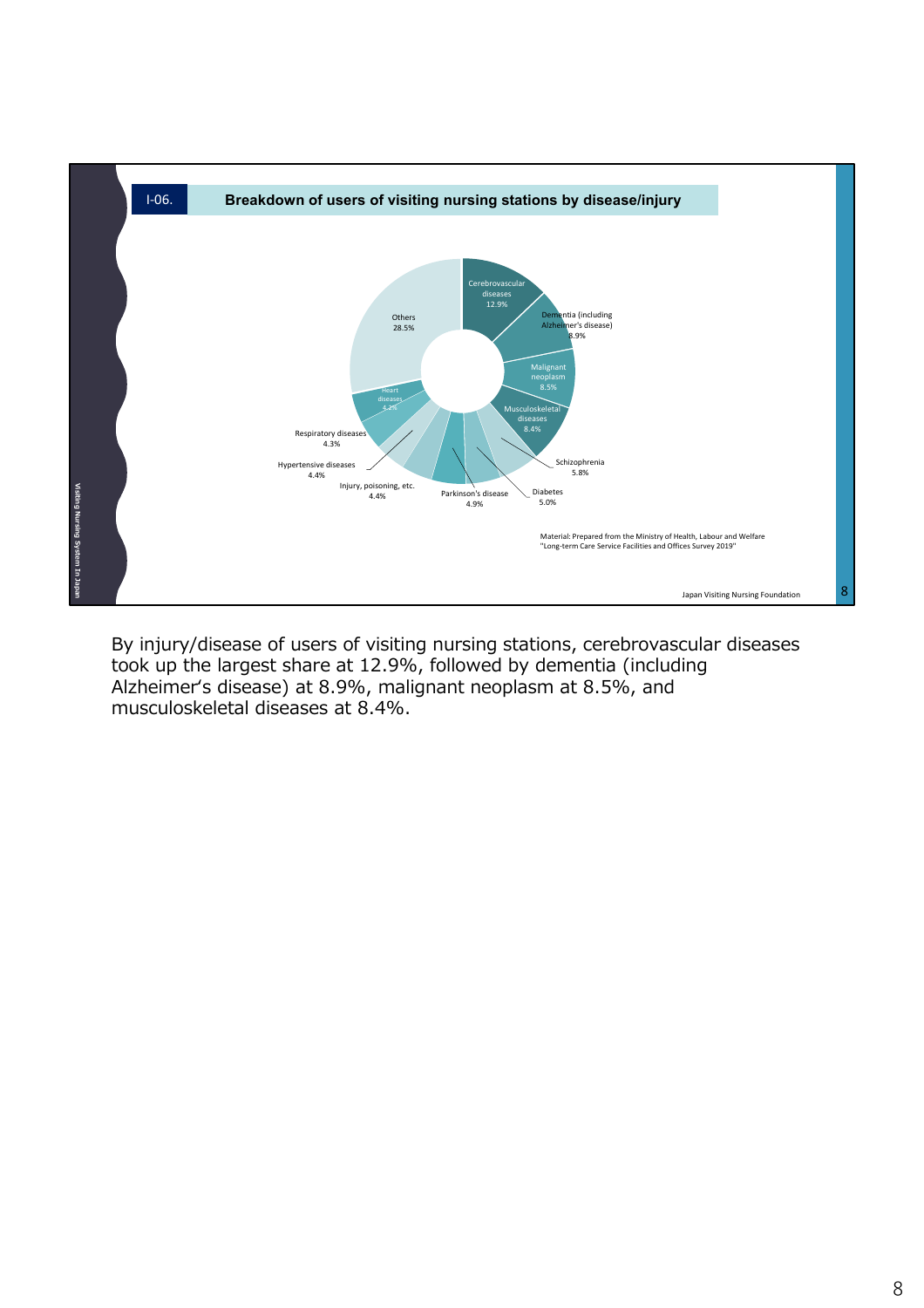

Regarding the details of visiting nursing, observation of condition stood at 93.6%, followed by care guidance to patients at 57.5%, and rehabilitation at 52.1%. Emergency response stood at 8.8%, and terminal care at 1.9%.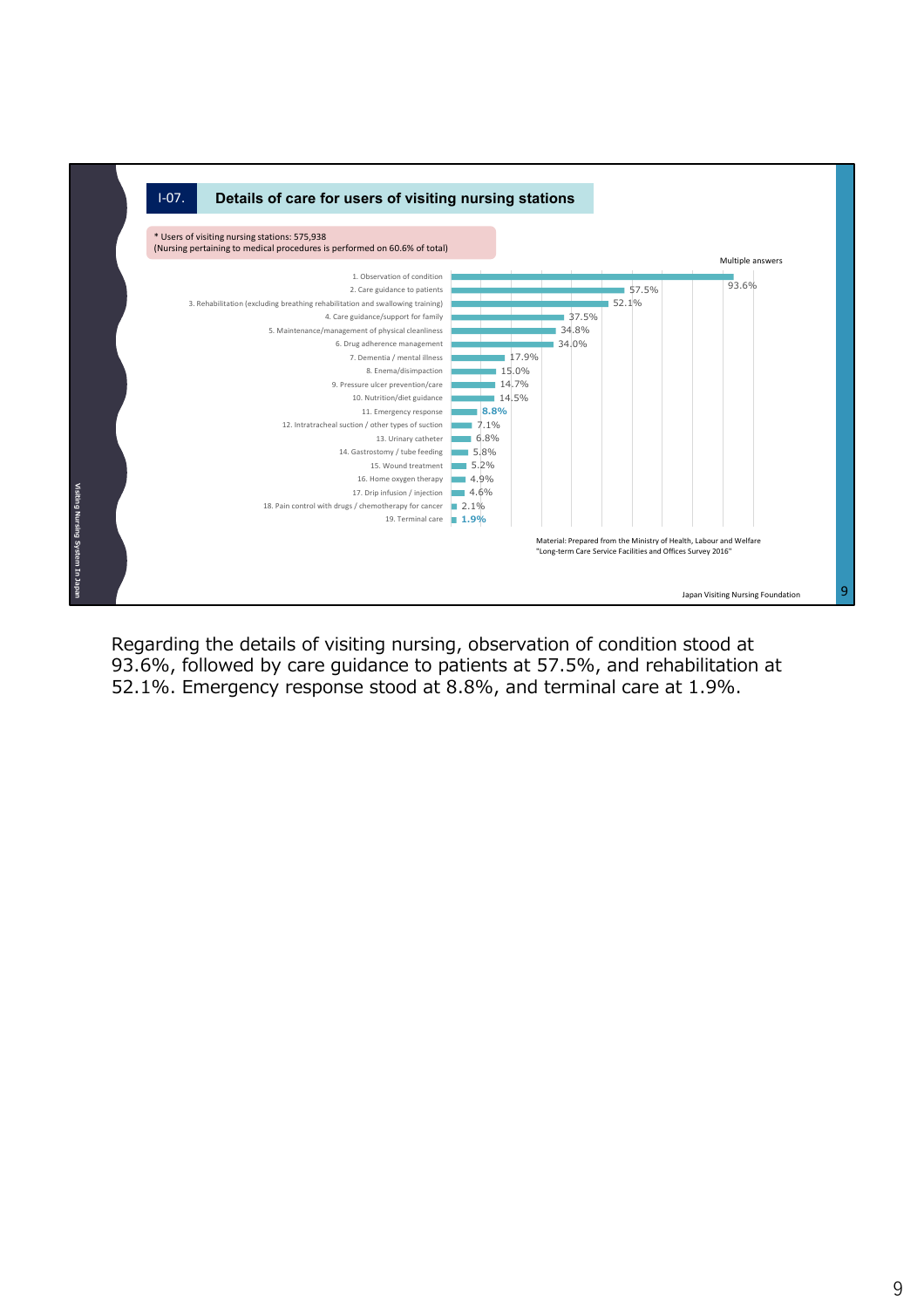

This indicates deaths and composition by the place of death. Among the 1,372,754 deaths in total, the share of hospitals was the largest with 938,130 deaths (68.3%), followed by patients' homes with 216,103 deaths (15.7%), and nursing homes with 125,722 deaths (9.2%).

Recently, deaths at hospitals are slightly decreasing, while those at nursing homes are slightly increasing.

At request from the patient, visiting nurses provide support for mental and physical health over the terminal stage at home.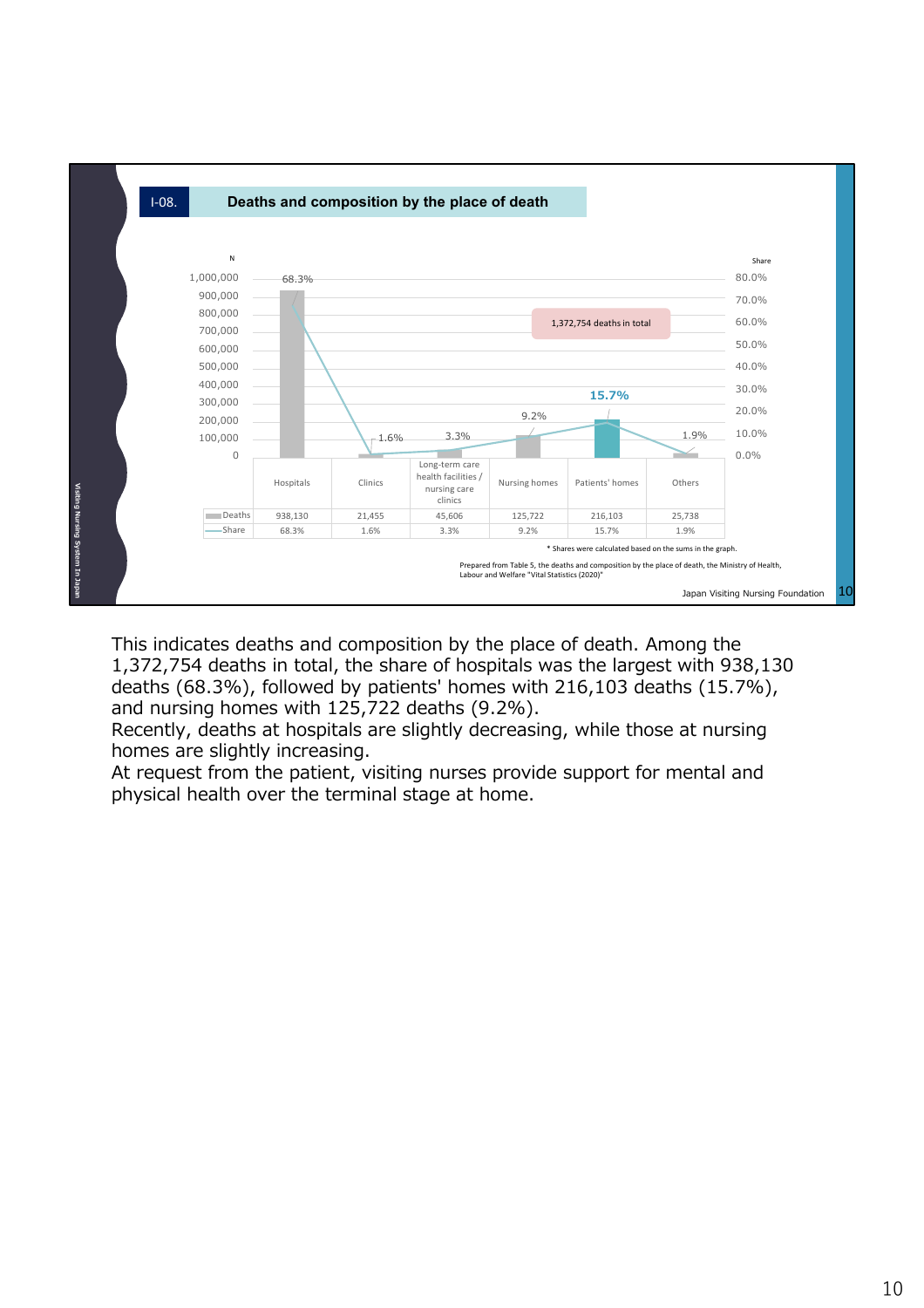

The Visiting Nursing Action Plan summarizes action plans for achieving the Visiting Nursing Vision 2025 by the Japan Nursing Association, the National Association for Visiting Nurse Service, and the Japan Visiting Nursing Foundation.

The Action Plan consists of "I. Quantitative expansion of visiting nursing," "II. Functional expansion of visiting nursing," "III. Quality improvement of visiting nursing," and "IV. Response to regional comprehensive care."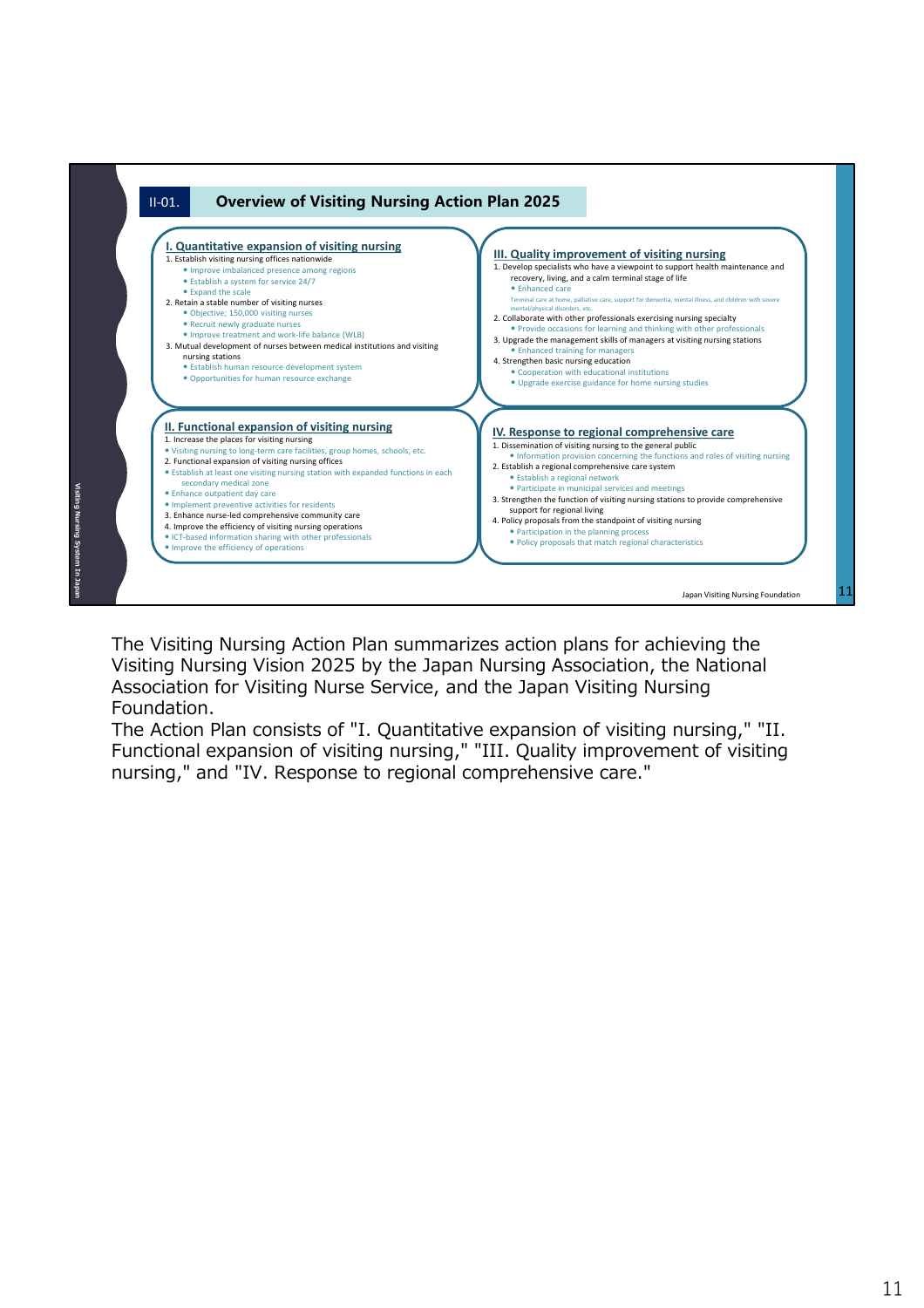

The total population of Japan is 126.17 million as of October 1, 2019. The population aged 65 years or older is 35.89 million. The share of population aged 65 years or older in the total population ("population aging rate") is 28.4%.

The population aged 65 to 74 years is 17.40 million (13.8% in total population), and the population aged 75 years or older is 18.49 million (14.7% in total population), larger than the population aged 65 to 74 years. In 2065, one in approx. 2.6 persons will be aged 65 years or older, and one in

approx. 3.9 persons will be aged 75 years or older.

In the aging society with a declining birthrate, one person aged 65 years or older will be supported by 1.9 persons aged 15 to <65 years in 2025. The population aged 66 years or older (the height of the bar graph) continues to keep a large proportion from 2020 to 2065.

It is important that the population aged 65 to 75 years will stay in the supporting population, in order to minimize the burden on persons aged 15 to <65 years.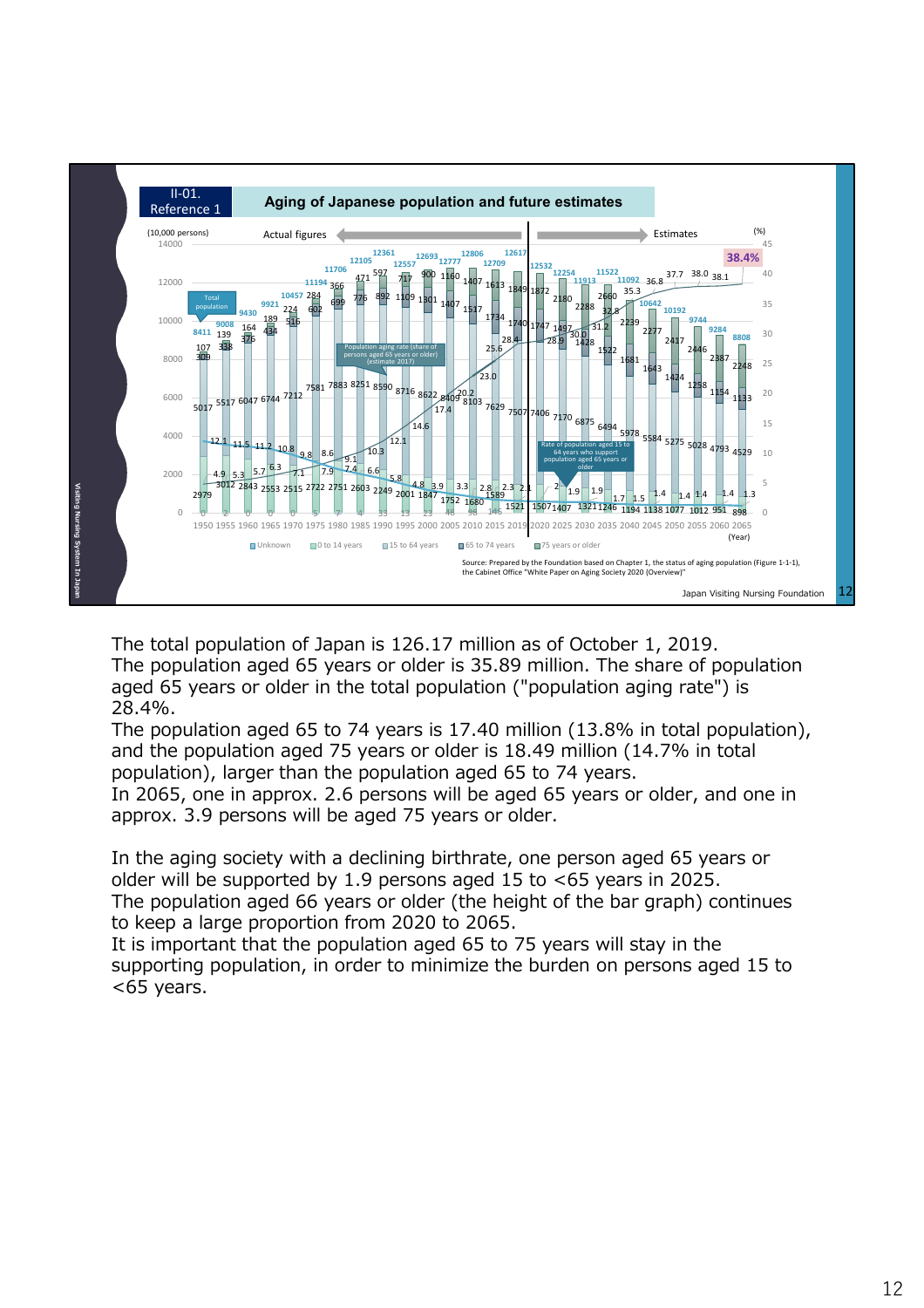

According to the estimated supply and demand of nurses at visiting nursing offices published by the Ministry of Health, Labour and Welfare, 120,000 nurses are considered necessary by 2025, assuming each nurse work overtime up to 10 hours per month, and take five paid holidays per year.

If each nurse takes ≥20 paid holidays from the viewpoint of work-life balance, 130,000 nurses are considered necessary.